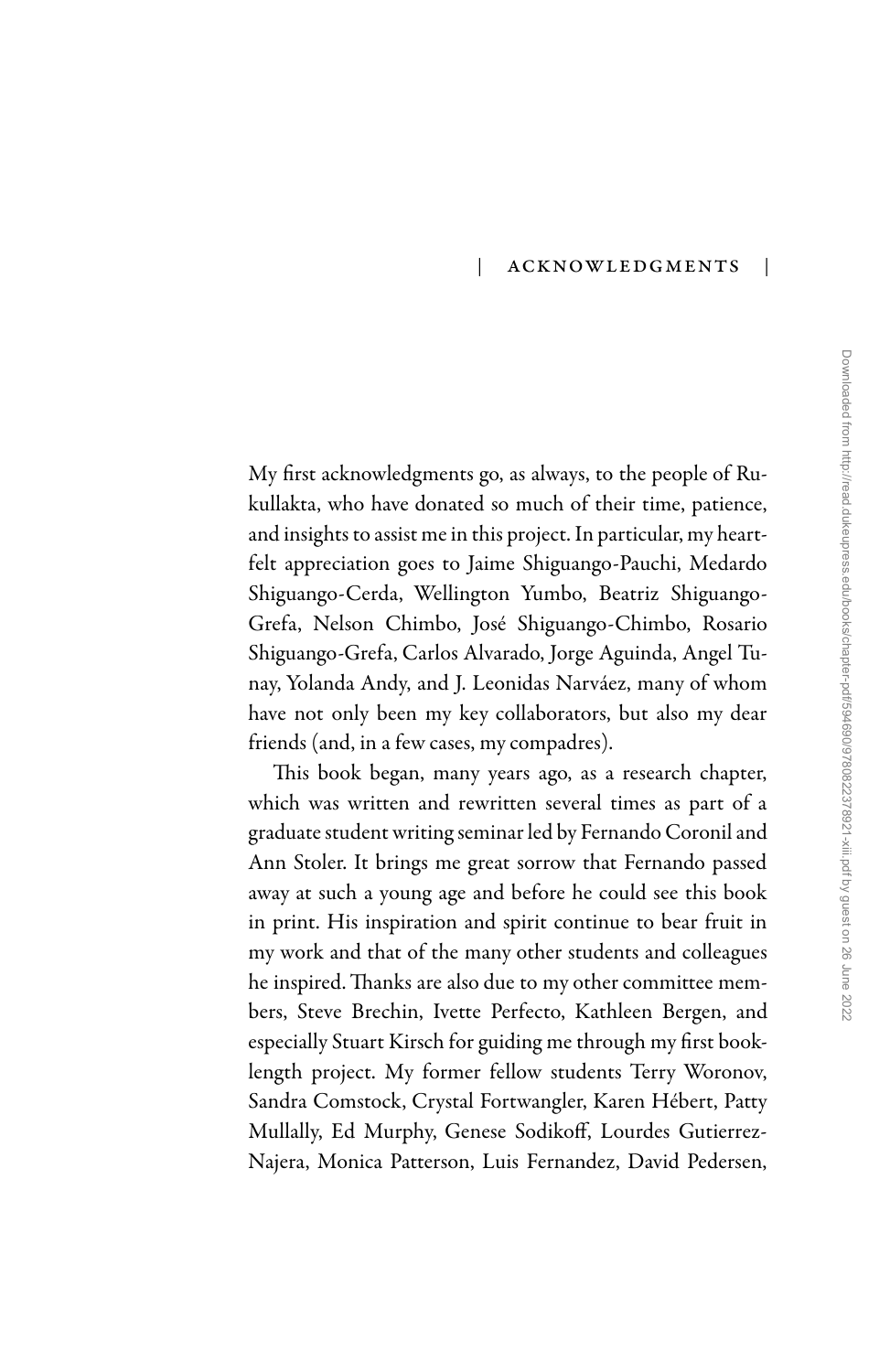Jessa Leinaweaver, Jill Constantino, John Thiels, Ken MacLean, Peter Wilshusen, Matt Kotchen, Megan Callaghan, and Jeff Jurgens have also provided me with the intellectual and moral support to begin writing and continue on the path of scholarship. The then-nascent Anthropology and Environment Section of the American Anthropological Association especially organizers Paige West, Pete Brosius, Melissa Johnson, and Nora Haenn—was another important source of inspiration as I pursued my unconventional, interdisciplinary doctoral program.

My analysis also benefited greatly from my time at the University of California, Berkeley, where I held a two-year postdoctoral fellowship. The environmental politics faculty there—including Donald Moore, Michael Watts, and especially Nancy Lee Peluso, as well as Jake Kosek, Amita Baviskar, Derick Fay, and Mark Carey, the other fellows—provided new lenses through which I could understand familiar material. Others I met through my colleagues at Berkeley, particularly Nancy Postero, Eduardo Kohn, and Elana Shever, provided useful feedback on early versions of some of the material here.

I also want to thank the incredibly supportive and dynamic members of my current department at Florida International University (FIU), especially Gail Hollander, Rod Neumann, Laura Ogden, and Rick Tardanico. Thanks to them and to Caroline Faria, Liliana Goldín, and Vrushali Patil for providing useful comments on my writing and analysis at various points over the past six years. Thanks also to Jeff Onsted for his help with bringing me upto-date on using gis software. I could not have asked for a better group of colleagues than the human geographers, cultural anthropologists, and sociologists who recently came together to form the new Department of Global and Sociocultural Studies at FIU.

Funding for the research and writing of this book has come from many sources, especially FIU's College of Arts and Sciences Summer Faculty Development Award, the S. V. Ciracy-Wantrup postdoctoral fellowship at the University of California, Berkeley, and dissertation write-up funding from Rackham Graduate School through a fellowship with the University of Michigan's Society of Fellows. Smaller but still significant funding was provided by a Morris and Anita Broad Fellowship, the Latin American and Caribbean Center, the Department of Global and Sociocultural Studies, and the Agroecology Program (all at FIU); and the School of Natural Resources and Environment, Department of Anthropology, Latin American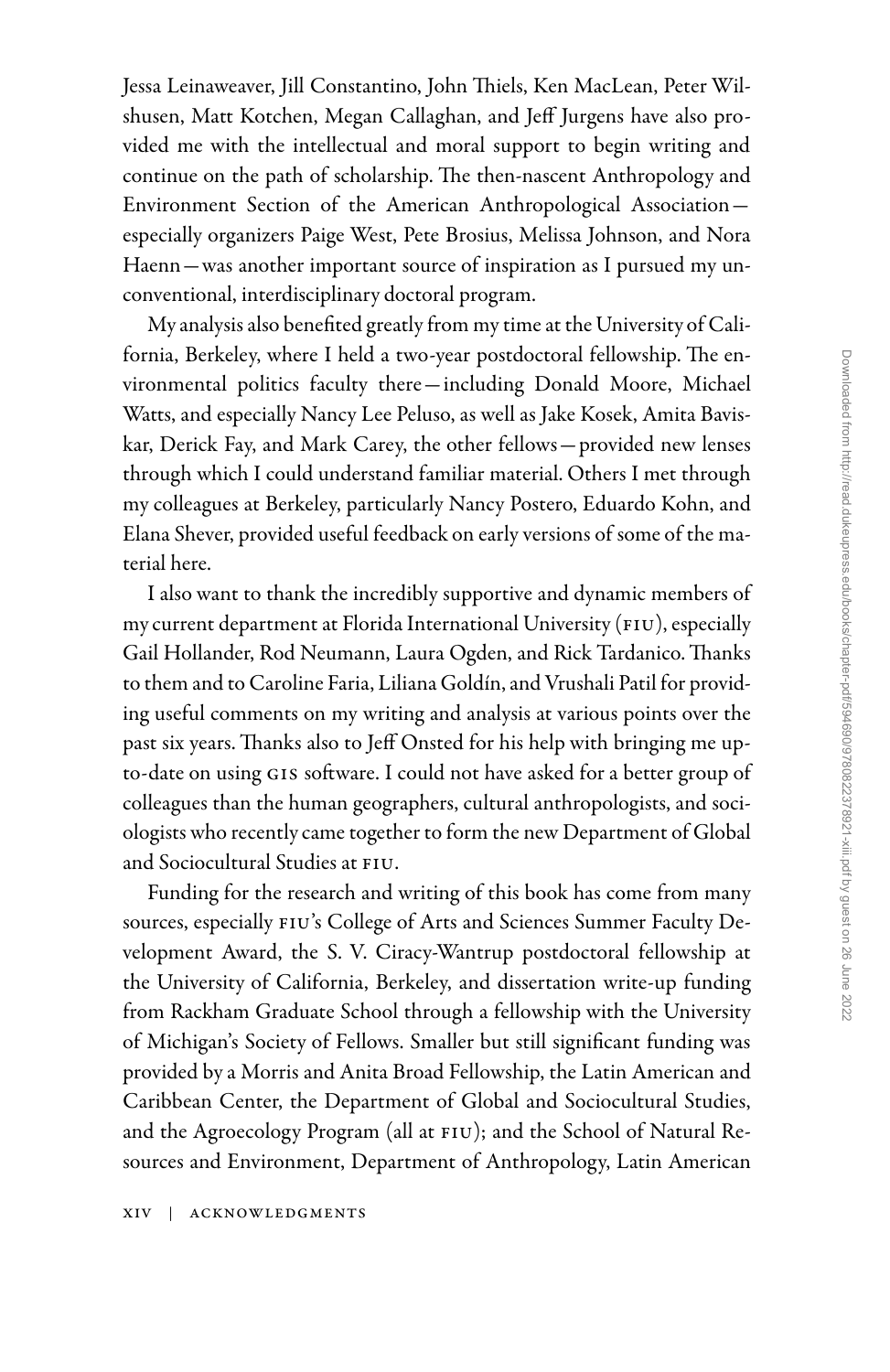and Caribbean Studies Program, and the Center for the Continuing Education of Women (all at the University of Michigan). Finally, thanks to a US Environmental Protection Agency Science to Achieve Results (STAR) grant and a James B. Reynolds Scholarship from Dartmouth College, I was able to spend fourteen months in Ecuador before even beginning the research described here.

The editors and staff at Duke University Press have been incredibly helpful in the publishing process, especially Gisela Fosado, who guided me through the process; and Christine Choi, the art editor, who helped prepare the many maps in this book for publication. My appreciation also goes to Ken Wissoker and Valerie Millholland, who saw promise in the project. I am extremely grateful to Marc Becker for serving as a (once anonymous) reviewer and for sharing his impressive expertise on Ecuadorian history. Last but not least, my deep appreciation goes to the other anonymous reviewer who challenged me to broaden my audience even further, and whose insightful advice improved this analysis beyond measure.

Finally, thanks must also go to the people who have stood by my side on a day-to-day basis since this project began over a dozen years ago. Michael Hathaway, my primary writing partner, has read so many versions of the chapters here that he probably deserves to be listed as second author. Given that his field site (Yunnan Province, China) is almost as far away from Ecuador as one can get without leaving the planet, any errors here remain fully my own. My family—including many Serenyis, Erazos, and Bartletts, but especially Eduardo, Alex, and Michelle Erazo—have been incredibly and consistently supportive. Thank you, Eduardo, for teaching me so much about Ecuador, and for taking our very energetic children to the park dozens, if not hundreds, of times so that I could enjoy quiet writing time. This book would not have been possible without you.